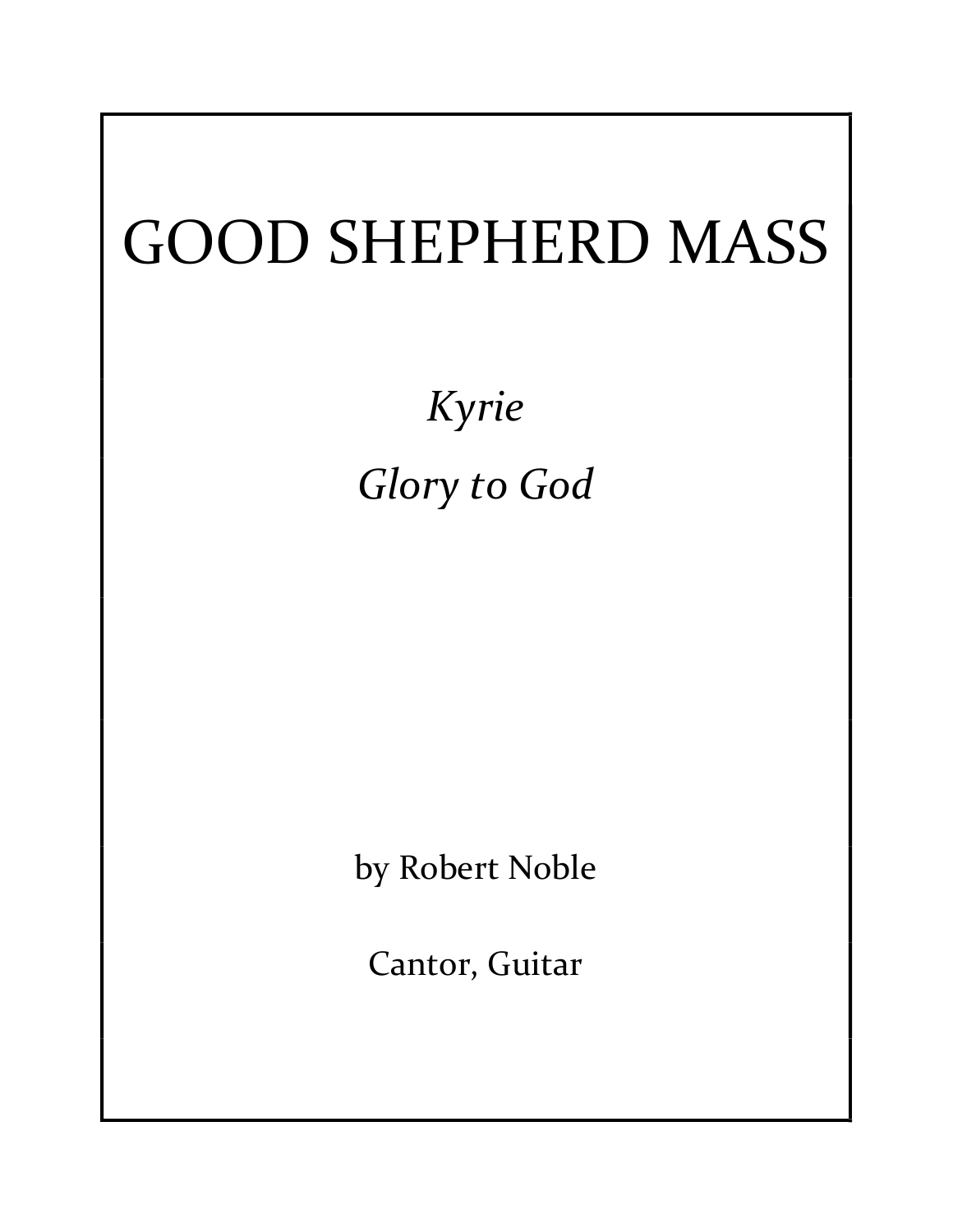## $\frac{1}{9}$  $\frac{3}{4}$ F  $=110$  $\equiv$ C/E  $\equiv$  $B\gamma D$  $\equiv$ C  $\overline{\Phi^{\frac{1}{2}}}$ 5  $\overline{\phantom{a}}$ You were sent to heal the con  $\cdot$  tries heart.  $F$  G m/F -  $\overline{\Phi^{\flat}}$ 6  $\frac{1}{2}$  $\overline{\phantom{a}}$ Ky -  $ri$  -  $e$ , F  $\overrightarrow{\cdot}$  $e,$   $e - le$   $i -$ C/E  $\begin{array}{|c|c|c|}\hline \multicolumn{1}{|c|}{\textbf{}}\hline \multicolumn{1}{|c|}{\textbf{}}\hline \multicolumn{1}{|c|}{\textbf{}}\hline \multicolumn{1}{|c|}{\textbf{}}\hline \multicolumn{1}{|c|}{\textbf{}}\hline \multicolumn{1}{|c|}{\textbf{}}\hline \multicolumn{1}{|c|}{\textbf{}}\hline \multicolumn{1}{|c|}{\textbf{}}\hline \multicolumn{1}{|c|}{\textbf{}}\hline \multicolumn{1}{|c|}{\textbf{}}\hline \multicolumn{1}{|c|}{\textbf{$  $\overrightarrow{ }$  $B\gamma D$  $\overline{a}$ - son.  $\frac{1}{2}$  $\frac{\epsilon}{\epsilon}$  $-$  ri  $-$  e, e  $-$  le  $-$  i  $-$  son.  $y -$  ri  $-$  e, e  $-$  le  $-$  i  $-$  so F  $\overrightarrow{\cdot}$ e - le C/E  $\begin{array}{|c|c|c|}\hline \textbf{0} & \textbf{0} \end{array}$  $\overrightarrow{ }$  $le$  -  $i$  - son.  $B^{\flat}/D$  $\frac{1}{\sigma}$ C  $\overline{\Phi^{\sharp}}$ 14  $\overline{\hspace{1cm}}$ You came to call sinners. D m7 G m/C  $\overline{\Phi^{\frac{1}{2}}}$ 15  $\frac{1}{2}$  $\epsilon$ Chri F  $\overrightarrow{\cdot}$ ste, e C/E N  $\overline{a}$  $le$   $-i$   $\ge$  $\blacksquare$  $\mathbf{Q}$  $\frac{1}{\sigma}$  $\delta$ n. C  $\frac{1}{2}$  $\epsilon$ Chri F  $\overrightarrow{\cdot}$ ste, e C/E  $\begin{array}{|c|c|c|}\hline \textbf{0} & \textbf{0} \end{array}$  $\overrightarrow{ }$  $le$  -  $i$  - son.  $B\gamma D$  $\frac{1}{\sigma}$ C - le - i - on. Chri - ste, e - le - i - so  $\overline{\Phi}$ 23  $\overline{\hspace{1cm}}$ You are seated be right hand of the Father to inter - cede for us.  $E_{\mathbf{p}}$  $F/B^b$  C7/E  $\sqrt{2}$ 24  $\overline{\bullet}$  $Ky - ri$ F  $\frac{1}{2}$ e, e C/E  $\begin{array}{|c|c|c|}\hline \textbf{0} & \textbf{0} & \textbf{0}\ \hline \textbf{0} & \textbf{0} & \textbf{0}\ \hline \textbf{0} & \textbf{0} & \textbf{0}\ \hline \textbf{0} & \textbf{0} & \textbf{0}\ \hline \textbf{0} & \textbf{0} & \textbf{0}\ \hline \textbf{0} & \textbf{0} & \textbf{0}\ \hline \textbf{0} & \textbf{0} & \textbf{0}\ \hline \textbf{0} & \textbf{0} & \textbf{0}\ \hline \textbf{0} & \textbf{0} & \textbf{0}\ \$  $le$  -  $i$  - son.  $B^{\frac{1}{2}}$ /D C#dim7 D m  $\frac{1}{2}$  $\frac{1}{2}$  $\overline{\bullet}$  $-$  ri  $-$  e  $-$  le  $-$  i  $-$  son. Ky  $-$  ri  $-$  e, e  $-$  le  $-$  i  $-$  son  $B<sub>bM7</sub>$  $\overrightarrow{a}$ e, e A m7  $\begin{array}{|c|c|c|}\hline \textbf{0} & \textbf{0} & \textbf{0}\ \hline \textbf{1} & \textbf{0} & \textbf{0}\ \hline \textbf{2} & \textbf{0} & \textbf{0}\ \hline \textbf{3} & \textbf{0} & \textbf{0}\ \hline \textbf{4} & \textbf{0} & \textbf{0}\ \hline \textbf{5} & \textbf{0} & \textbf{0}\ \hline \textbf{6} & \textbf{0} & \textbf{0}\ \hline \textbf{7} & \textbf{0} & \textbf{0}\ \hline \textbf{8} & \textbf{0} & \textbf{0}\ \$  $le$  -  $i$  - son. G m7 C 7  $\frac{1}{2}$ ALL:<br> $B^{b}M7$  A m7 G m7 C 7 F  $Opt.$  Fine Good Shepherd Mass Robert Noble Kyrie OPTIONAL INTRODUCTION Priest/Deacon/Cantor: ALL: ALL: Priest/Deacon/Cantor:  $\frac{Priest/Deacon}{F/B^b}$  tor: GUITAR Good Snepherd Mass<br>
Syrie<br>
The structure of the structure of the structure of the structure of the structure of the structure of the structure of the structure of the structure of the structure of the structure of the str

Text © 2010 ICEL. All rights reserved. Used with permission. Music © 2012, 2021, Robert Noble. All rights reserved.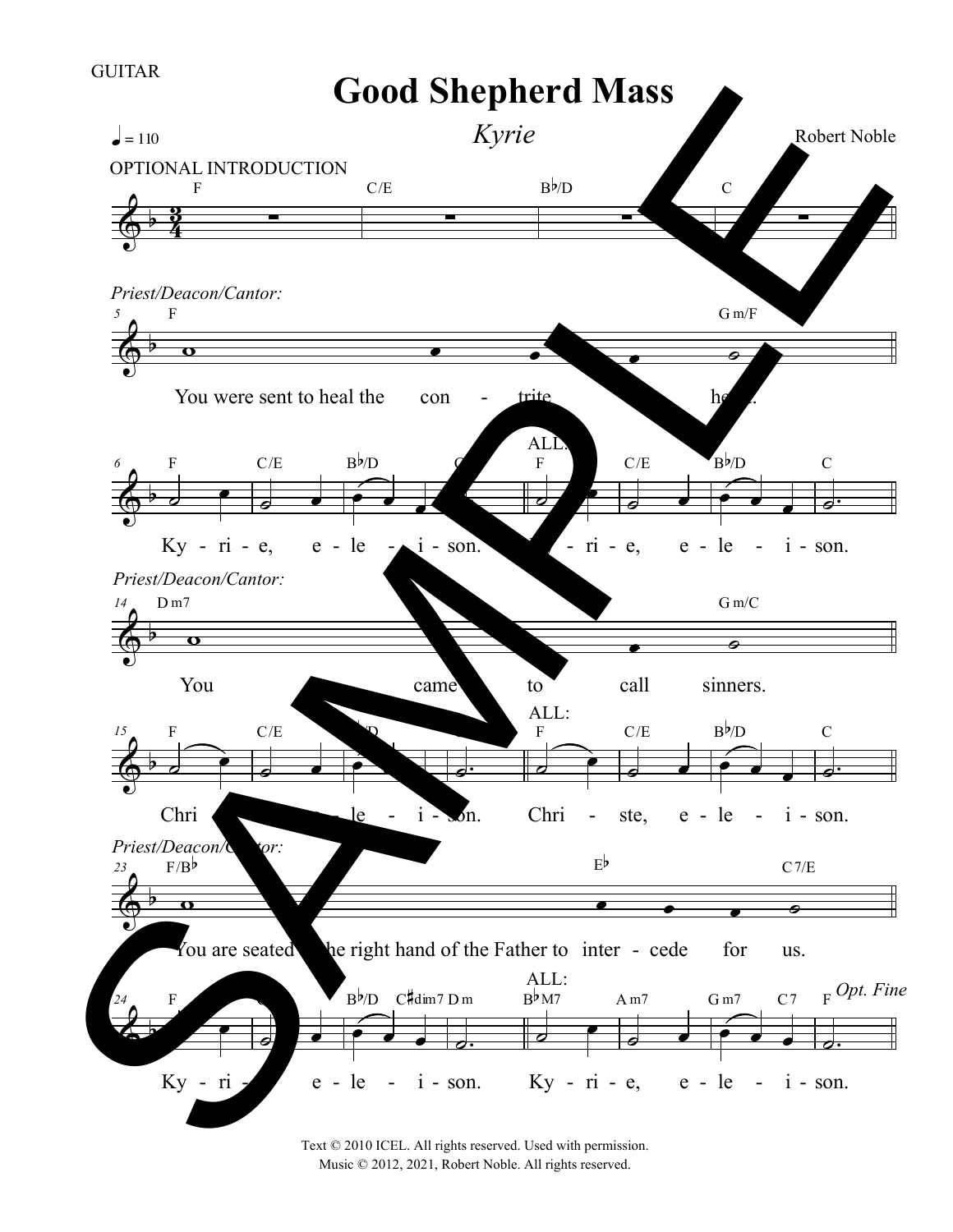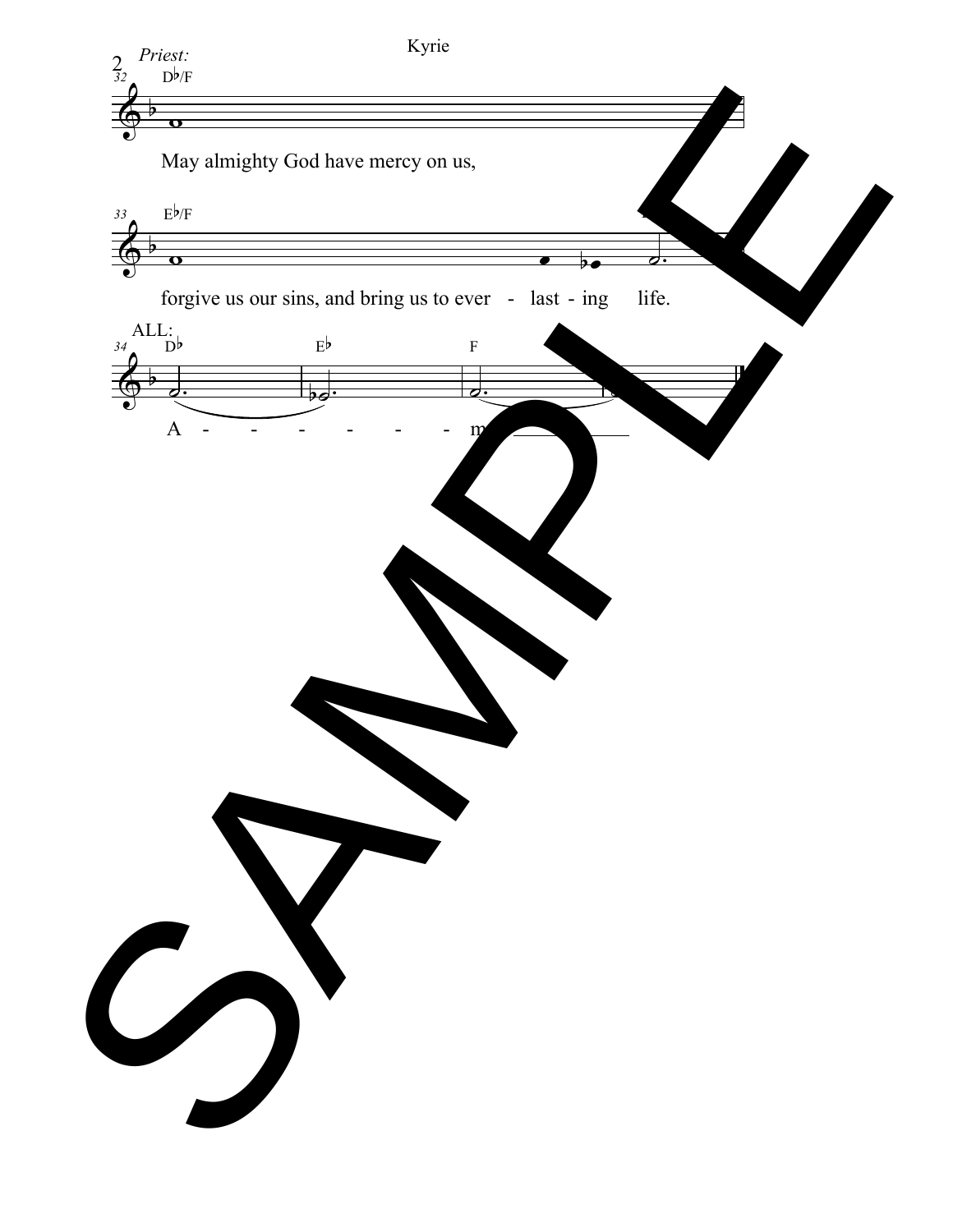

Text © 2010 ICEL. All rights reserved. Used with permission. Music © 2010, 2013, 2021, Robert Noble. All rights reserved.